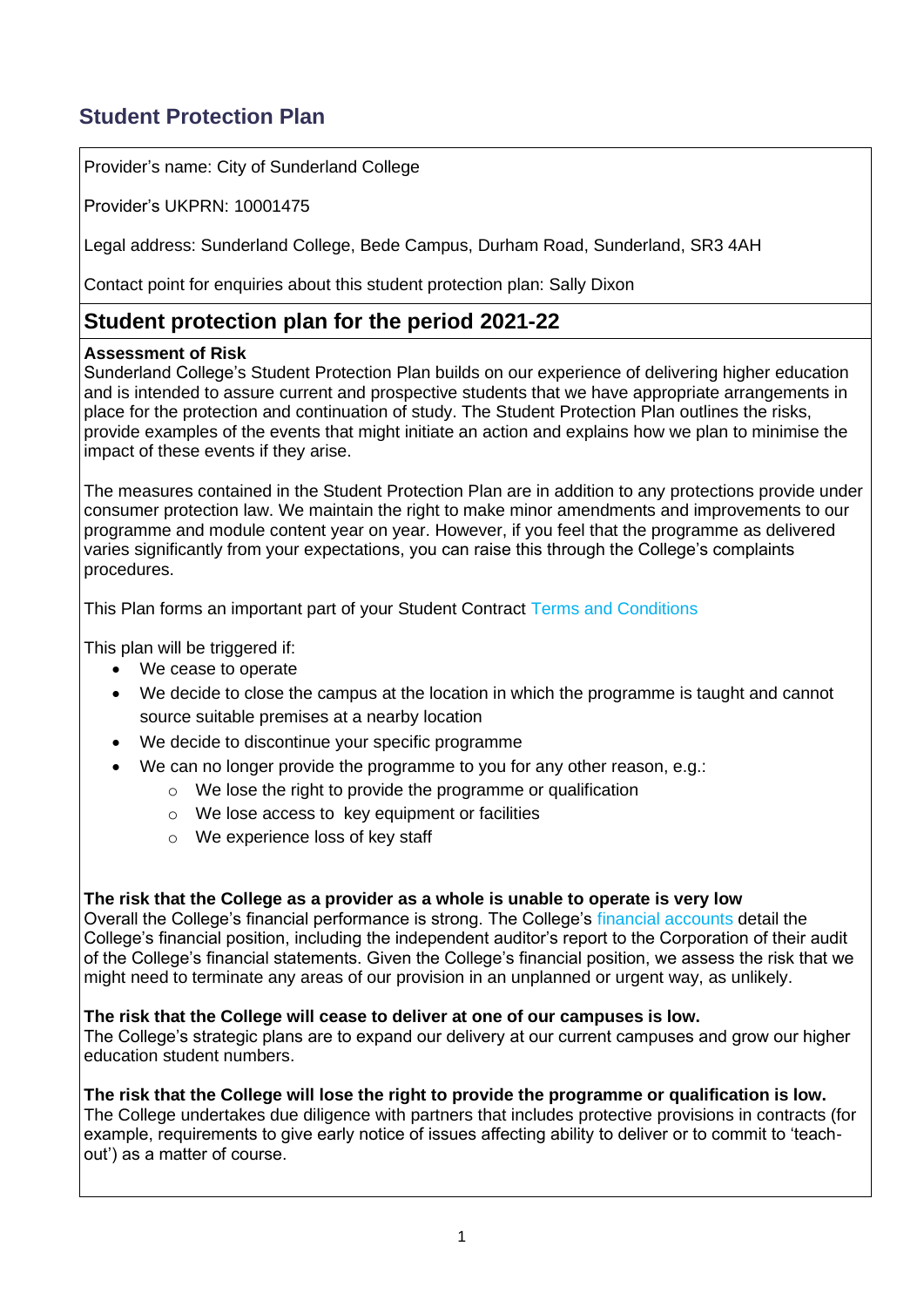#### **Measure put in place to mitigate risks**

The College will consider and implement any mitigation measures it concludes are reasonable and proportionate in the relevant circumstance to minimise any disruption to our student's studies. The mitigation measure will make reasonable adjustments for all students affected by the circumstances.

In the event that the risk materialises, we may take one or more of the following measures to protect your continuation of study.

#### Teach-out

In certain circumstances, Sunderland College may make a strategic decision to close a programme. 'Teach-out' refers to the phased method by which such closure will operate, allowing affected students to complete their studies before the closure occurs.

If such circumstances were to arise at Sunderland College, our priority would be to ensure as many of our students as possible completed their programme of study to the original timescale. This priority applies regardless of the type of event with which we might be faced and should be kept in mind when reading this Plan.

Teach out arrangement will be clearly set out to our students and we will ensure that the arrangements allow the students to achieve their learning outcomes and have a suitable learning experience.

The arrangements will include information for students who may need to redeem failure during the teach-out period, or who may not be able to complete assessments at the time due to extenuating circumstances.

Although the circumstances giving rise to the need to 'teach-out' are rare, when they do occur, 'teach-out' will usually be realistic and achievable. An example of exceptional circumstances where we might not be able to 'teach-out' would be if issues relating to standards or the quality of the academic experience arose. In such a case, we would seek to protect continuation of study by offering a transfer on to a similar or replacement programme or by giving support to transfer to an alternative supplier.

#### Campus Closure

We do not foresee circumstance that this is likely to occur, where we would be unable to deliver programmes at any of our sites. However, if any site became unusable for an extended period of time we would relocate teaching as soon as practicable to one of our other campuses. Alternatively, we may transfer some, or all content, to remote delivery to ensure that students are able to continue to engage with their learning. If students are in receipt of travel passes provided by the College these would continue to be valid.

#### **Staffing Issues**

In the event that Sunderland College suffer loss of key delivery staff, we will seek temporary or permanent replacements and provide cover from existing staff to ensure that delivery was not affected. Where there are delays in providing an alternative tutor, we may adjust the style or timetable of delivery including enhanced Virtual Learning Environment content.

### Course Closure

We do not foresee circumstance that this is likely to occur, where we would be unable to deliver programmes and not teach out the provision. However, if this was to occur we would support students in finding another provider and facilitate transfer or direct entry to the other provider. If any students are in receipt of travel passes provided by the College we would continue to support students with the costs of travel between their accommodation and place of study. The College's Refund and Compensation Policy (hyper link to be added) will apply

#### Attendance Bursary